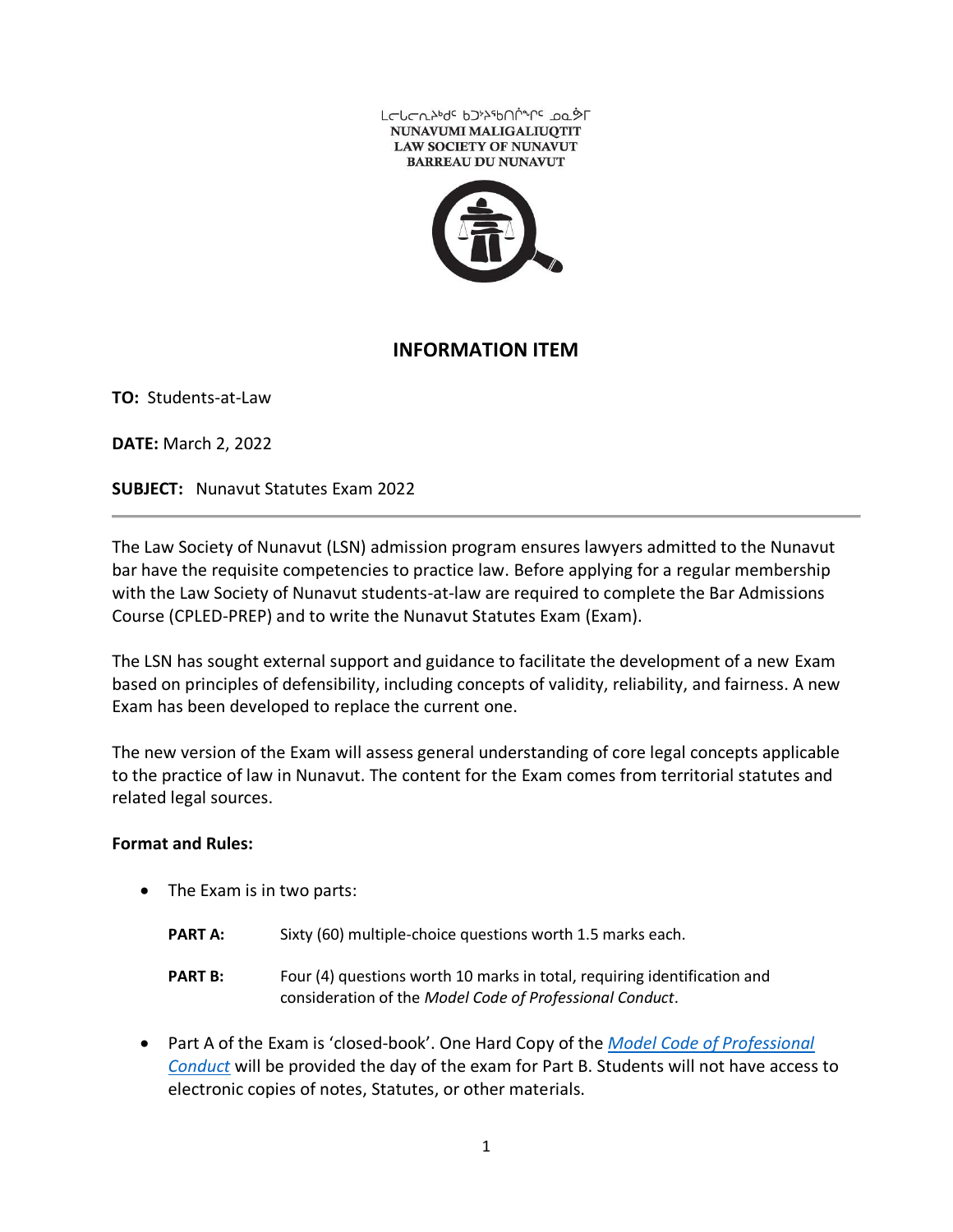- The LSN allows three (3) hours to complete the Exam.
- The Exam is a proctored 'pen and paper' examination.
- Subject to an approved deferral, all students-at-law will be required to write the Exam on the same dates/time. The Exam will be administered on the following dates:
	- − May 21<sup>st</sup>, 2022 (time and location to be confirmed).
	- − Late September (date, time and location to be confirmed)
- Request and reasons for a deferred Exam should be sent to Sara Siebert: [sara@siebertlaw.ca](mailto:sara@siebertlaw.ca) with subject line *NU Exam Request for Deferral.*
- The Exam is available in the following language formats: English/Inuktitut or French/Inuktitut or English/French.

## **Accessibility guidelines:**

The LSN is committed to accessibility. A document outlining the steps to be taken to ensure accessibility in the design and delivery of the Exam will be circulated to students-at-law in March 2022.

## **Source Law:**

Government of Nunavut - Nunavut Legislation:<https://www.nunavutlegislation.ca/en>

Nunavut Court of Justice:<https://www.nunavutcourts.ca/>

The Statutes Exam will test general knowledge of the following sources of law:

- Aboriginal Custom Adoption Recognition Act
- Access to Information and Protection of Privacy Act
- Adoption Act
- Apologies Act, Legal Treatment of
- Business Corporations Act
- Cannabis Act
- Child and Family Services Act
- Children's Law Act
- Cities, Towns and Villages Act
- [Code of Professional Conduct](https://www.lawsociety.nu.ca/sites/default/files/NU%20Model%20Code%20of%20Conduct%20%20FINAL%20May%202016%20adopted%20Nov%207%202016.pdf)<sup>1</sup>
- Conflict of Interest Act
- Consumer Protection Act
- Corrections Act
- Creditors Relief Act
- Department of Justice Act
- Environmental Protection Act
- Evidence Act
- Family Abuse Intervention Act

<sup>&</sup>lt;sup>1</sup> Not included in the multiple choice section; this is tested in Part B.